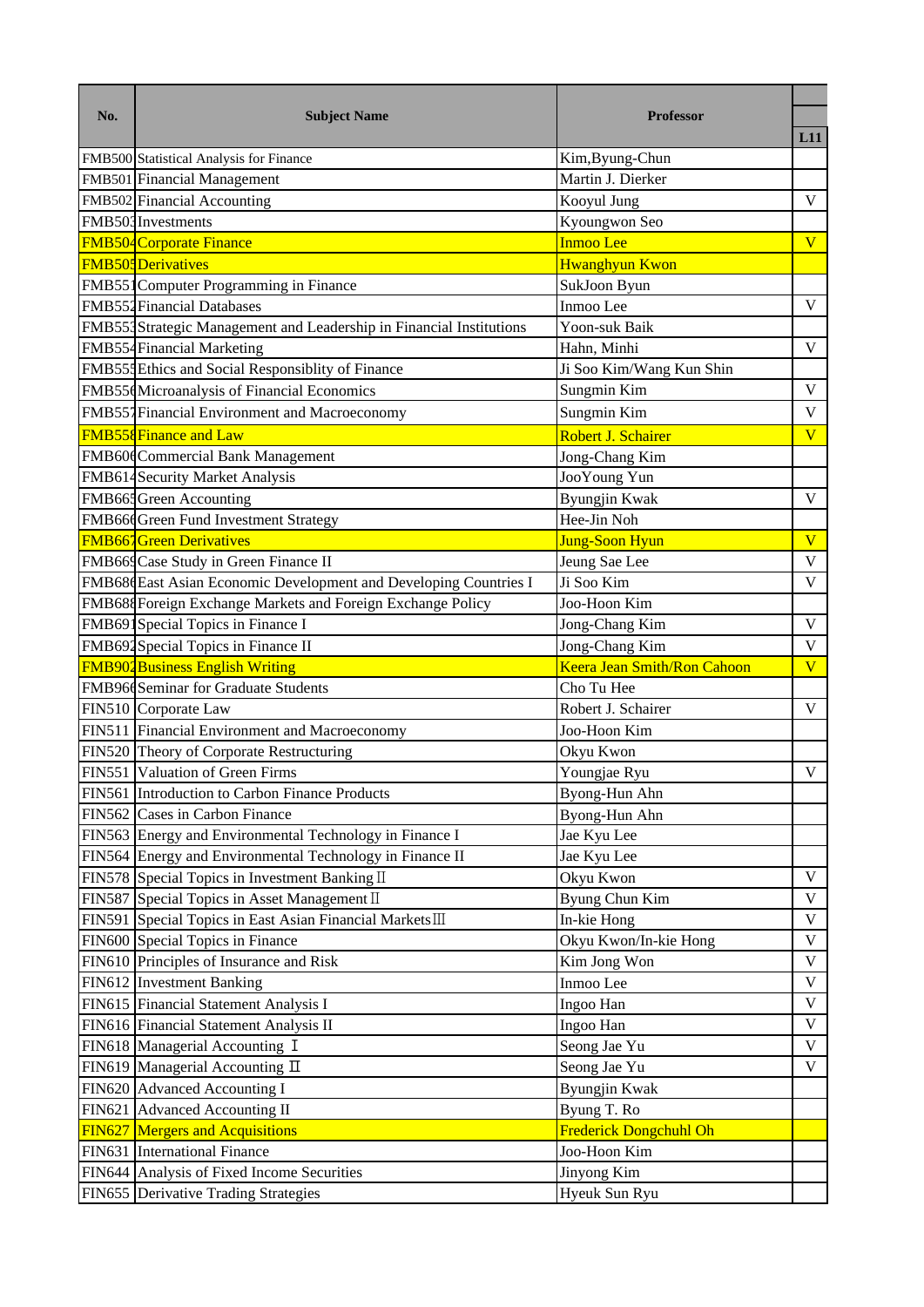| FIN662 Research Methods in Finance I       | Jangkoo Kang  |  |  |  |
|--------------------------------------------|---------------|--|--|--|
| FIN663 Research Methods in Finance II      | Jangkoo Kang  |  |  |  |
| FIN665 Cases in Risk Management            | Hyun-Jin Shin |  |  |  |
| <b>FIN669</b> Real Estate Securities       | Cho, Hoon     |  |  |  |
| FIN681 Chinese Financial Markets I         | In-kie Hong   |  |  |  |
| <b>FIN689 Chinese Financial Markets II</b> | In-kie Hong   |  |  |  |

AOL conducted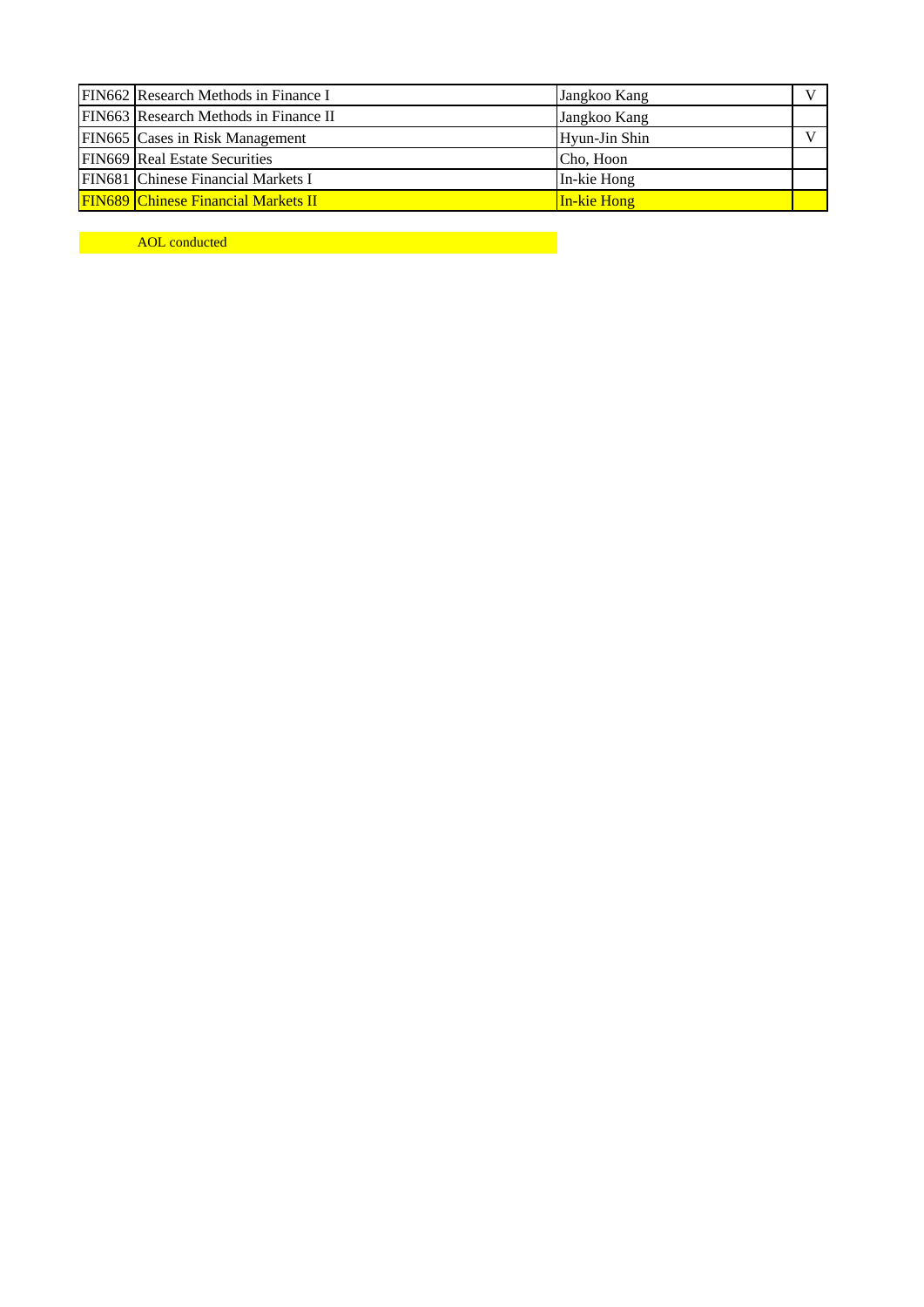| Learning goals and objectives |                         |                           |                         |                         |                         |                         |                         |                           |
|-------------------------------|-------------------------|---------------------------|-------------------------|-------------------------|-------------------------|-------------------------|-------------------------|---------------------------|
| L1<br>L2                      |                         |                           |                         |                         | L <sub>3</sub>          | L <sub>4</sub>          |                         |                           |
| L <sub>12</sub>               | L13                     | L21                       | L22                     | L31                     | L32                     | L33                     | L41                     | L42                       |
|                               |                         | $\boldsymbol{\mathrm{V}}$ | $\mathbf V$             |                         |                         |                         |                         |                           |
|                               |                         | $\overline{\mathsf{V}}$   | $\bar{V}$               |                         |                         |                         |                         |                           |
| $\mathbf V$                   | $\mathbf V$             |                           |                         |                         |                         |                         |                         | $\boldsymbol{\mathrm{V}}$ |
|                               |                         | V                         | V                       | V                       |                         |                         |                         |                           |
| $\overline{\mathbf{V}}$       | $\overline{\text{V}}$   | $\overline{\mathsf{V}}$   | $\overline{\mathsf{V}}$ | $\overline{\text{V}}$   |                         |                         |                         |                           |
|                               |                         | $\overline{\mathsf{V}}$   | $\overline{\mathsf{V}}$ |                         |                         |                         |                         |                           |
|                               |                         | $\mathbf V$               | $\mathbf V$             |                         |                         |                         |                         |                           |
| $\overline{\mathbf{V}}$       | $\overline{\mathsf{V}}$ | $\overline{\mathsf{V}}$   | $\overline{V}$          |                         |                         |                         |                         |                           |
|                               |                         | $\overline{\text{V}}$     | $\overline{V}$          | $\mathbf V$             |                         |                         |                         |                           |
| $\overline{\mathsf{V}}$       | V                       |                           | $\overline{\mathsf{V}}$ |                         |                         |                         |                         |                           |
|                               |                         |                           |                         |                         |                         |                         | $\mathbf V$             | $\mathbf V$               |
|                               |                         | $\overline{\mathsf{V}}$   | $\overline{\mathsf{V}}$ | $\overline{\mathsf{V}}$ |                         |                         |                         |                           |
|                               |                         | V                         | $\bar{V}$               | $\mathbf V$             |                         |                         |                         |                           |
| $\overline{\mathsf{V}}$       |                         |                           |                         |                         |                         |                         | $\overline{\text{V}}$   | $\overline{\text{V}}$     |
|                               |                         | V                         | V                       | V                       |                         |                         |                         |                           |
|                               |                         | $\overline{\text{V}}$     | $\overline{\mathsf{V}}$ |                         |                         |                         |                         |                           |
| $\overline{\mathbf{V}}$       | $\mathbf V$             |                           |                         | $\mathbf V$             |                         |                         | $\mathbf V$             | $\overline{\mathbf{V}}$   |
|                               |                         | V                         | V                       | $\overline{\text{V}}$   |                         |                         | $\overline{V}$          | $\overline{\mathsf{V}}$   |
| $\overline{\mathsf{V}}$       | $\overline{\mathbf{V}}$ | $\overline{\text{V}}$     | $\overline{\text{V}}$   |                         |                         |                         | $\overline{\text{V}}$   | $\overline{\text{V}}$     |
| $\overline{\mathbf{V}}$       | V                       |                           |                         |                         |                         |                         |                         |                           |
| $\overline{\text{V}}$         | $\overline{\mathsf{V}}$ |                           |                         | $\mathbf V$             |                         |                         |                         |                           |
|                               |                         |                           |                         | $\overline{\text{V}}$   |                         |                         |                         |                           |
| $\frac{V}{V}$                 | $\mathbf V$             |                           |                         |                         |                         |                         |                         |                           |
|                               | $\overline{\text{V}}$   |                           |                         | $\bar{\mathsf{V}}$      |                         |                         |                         |                           |
|                               |                         |                           |                         |                         | $\overline{\mathbf{V}}$ | $\overline{\mathsf{V}}$ |                         |                           |
|                               |                         | $\overline{\mathsf{V}}$   |                         |                         |                         |                         |                         |                           |
| $\overline{V}$                |                         |                           |                         | $\mathbf V$             |                         | $\overline{\mathsf{V}}$ | $\overline{\mathsf{V}}$ |                           |
| $\overline{\mathbf{V}}$       | V                       |                           |                         | $\bar{\mathsf{V}}$      |                         |                         |                         |                           |
|                               |                         | $\mathbf V$               | $\mathbf V$             |                         |                         |                         |                         |                           |
| $\overline{\mathbf{V}}$       | $\overline{\mathsf{V}}$ | $\overline{\mathsf{V}}$   | $\overline{\mathsf{V}}$ | $\overline{\mathsf{V}}$ |                         |                         | $\overline{\mathsf{V}}$ | $\overline{\mathsf{V}}$   |
|                               |                         | V                         | $\mathbf V$             | $\mathbf V$             |                         |                         | $\mathbf V$             | V                         |
|                               |                         | $\overline{V}$            | $\overline{\mathsf{V}}$ | $\mathbf V$             |                         |                         | $\overline{V}$          | $\overline{\mathsf{V}}$   |
|                               |                         | $\overline{\mathsf{V}}$   | $\overline{\mathsf{V}}$ | $\overline{\mathsf{V}}$ |                         |                         | $\overline{V}$          | $\overline{V}$            |
|                               |                         | $\overline{\text{V}}$     | $\overline{\text{V}}$   | $\overline{\mathsf{V}}$ |                         |                         | $\overline{\mathsf{V}}$ | $\overline{\text{V}}$     |
|                               |                         |                           |                         | $\overline{V}$          |                         |                         |                         |                           |
|                               |                         |                           |                         | $\overline{V}$          |                         |                         |                         |                           |
|                               |                         |                           |                         | $\overline{\mathsf{V}}$ |                         | $\mathbf V$             |                         |                           |
|                               |                         |                           |                         | $\overline{\mathsf{V}}$ |                         | $\overline{\mathsf{V}}$ |                         |                           |
|                               |                         | V                         |                         | $\overline{\mathsf{V}}$ |                         |                         |                         |                           |
| V                             | $\mathbf V$             | $\mathbf V$               | $\mathbf V$             | V                       |                         |                         |                         |                           |
| $\overline{\mathsf{V}}$       | $\overline{\mathsf{V}}$ | $\mathbf{V}$              | $\mathbf V$             |                         |                         |                         |                         |                           |
| $\overline{V}$                | $\mathbf V$             | $\overline{V}$            | $\overline{\mathsf{V}}$ |                         |                         |                         |                         |                           |
| $\overline{V}$                | $\overline{\mathsf{V}}$ | $\overline{V}$            | $\overline{\mathsf{V}}$ |                         |                         |                         | V                       | $\mathbf V$               |
| $\frac{V}{V}$                 | $\mathbf V$             | $\mathbf V$               | $\mathbf V$             |                         |                         |                         | $\bar{V}$               | V                         |
|                               | $\overline{\mathsf{V}}$ | $\overline{\mathsf{V}}$   | $\overline{\mathsf{V}}$ |                         |                         |                         |                         |                           |
| $\overline{\mathsf{V}}$       | V                       | $\frac{\nabla}{\nabla}$   | $\overline{\mathsf{V}}$ |                         |                         |                         |                         |                           |
|                               |                         |                           | $\overline{\text{V}}$   | $\overline{\mathsf{V}}$ |                         |                         |                         |                           |
| $\overline{\mathsf{V}}$       | $\overline{\mathsf{V}}$ | $\overline{\mathsf{V}}$   | $\overline{\mathsf{V}}$ | V                       | $\overline{\mathsf{V}}$ | $\overline{\mathsf{V}}$ |                         |                           |
|                               |                         | $\overline{\mathrm{V}}$   | $\overline{\mathsf{V}}$ |                         |                         |                         |                         |                           |
|                               |                         | $\overline{\text{V}}$     | $\overline{\text{V}}$   |                         |                         |                         |                         |                           |